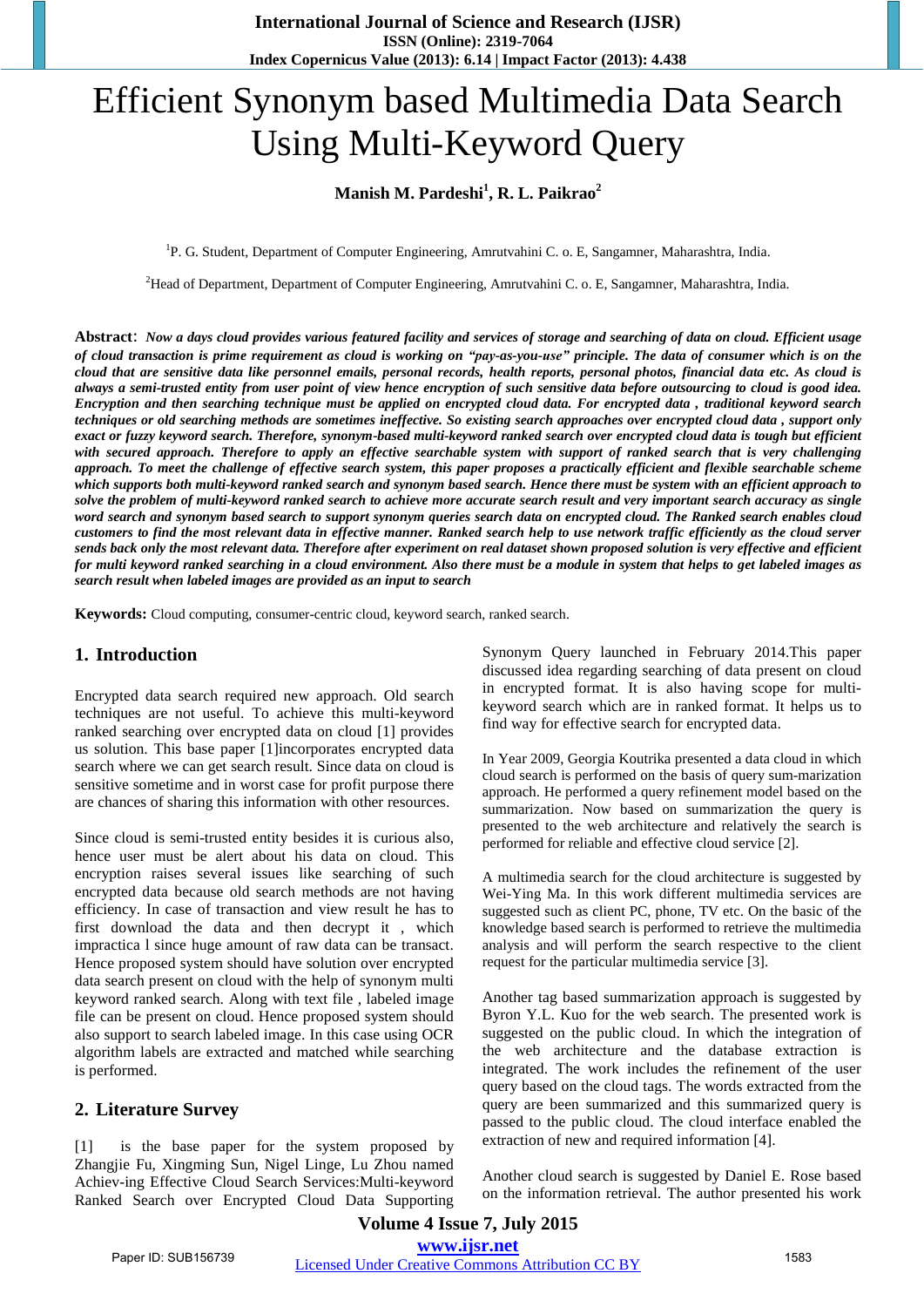on Amazon cloud service. The work is tested under different criteria such as scalability, configuration etc. The presented search reduce the barrier to allow a person or the organization to perform the content oriented search and the search is tested under the enterprises environment as well as on web search[5].

Very basic search for encrypted data in presented by Li et al [6] that gives basic search idea. But this searching was for fuzzy keywords.

In Year 2012, Cengiz Orencik presented a rank based keyword search on the data cloud. In this work the document retrieval is performed on cloud server based on the keyword analysis and the information search is performed relative to the defined information. The presented work is performed on the encrypted data that has improved the security and the reliability of the retrieval. On this basis a secure protocol is suggested called Private Information Retrieval. The system will performed the query and present final results on the basis of parametric ranking.The presented work is the efficient comp u-tation and communication of the requirement analysis[7]

Mathew J. Wilson performed a work based on web search engine based for the keyword cloud. In this work the clouds are represented by some tags called the Meta data. The Meta data defines the cloud with relative parameters in terms of th e services will be done under different parameters. The first p a-rameter considered here is the most appropriate of its security, efficiency and the reliability criteria. On the basis of this the keyword match is performed on different cloud keywords. The work includes the learning stage for the keyword extraction and the comparative analysis is performed to extract the related cloud services from the system [8].

S. Kamara, and K. Lauter proposed a paper [9] that consider the problem of building a secure cloud storage service on top of a public cloud infrastructure where the service provider is not completely trusted by the customer. I. H. Witten, A. Moffat, and T. C. Bell proposed a technique for indexing [10] containing text compression ideas , indexing , querying , index construction and image compression.

S. Grzonkowski, and P. M. Corcoran proposed a concept of system which analyze and use the viewing pattern of consumers to personalize the program recommendations. So-lution works for user centric approach helps to share important document and services through TCP/IP structure.

While uploading labeled images , text must be extracted from image so that it will be helpful for searching images. This can be achieved by using OCR technique [12] proposed by Ayatullah Faruk Mollah , Nabamita Majumder , Subhadip Basu and Mita Nasipuri. Optical Character recognition technique is discussed and observed that 92.74 % accuracy is achieved.

Other related techniques. Allowing range queries over encrypted data in the public key settings, where advanced privacy-preserving schemes were proposed to allow more sophisticated multi-attribute search over encrypted files while preserving the attributes privacy. Though these two schemes provide provably strong security, they are generally not efficient in our settings, as for a single search request, a fu ll scan and expensive computation over the whole encrypted scores corresponding to the keyword posting list are required. Moreover, the two schemes do not support the ordered result listing on the server side. Thus, they cannot be effectively utilized in our scheme since the user still does not know which retrieved files would be the most relevant.

# **3. Proposed System**

Proposed system flow is as follows

## **A. System Flow**

Cloud server, data owner and data user are the entities involved in proposed system as per figure 1. Data owner is responsible to upload the collection of document to the server. This document can be text file or labeled image. Text documents are DC are encrypted first and then save on cloud. Hence cipher text is C is preserved on it. For searchable encrypted data , owner will also generate an index I that helps for efficient searching. Keywords are first extracted from DC and then set of distinct keywords are finalized and indexing is done. Actual data hosted on cloud will contain encrypted files C and searchable index I by data owner and data saving / uploading process is done.

While searching of data , based on keywords or synonyms of the predefined keywords entered by the user (has been authorized by data owner) system generate encrypted trapdoor using which cloud refers index I and manage to return search result. Encrypted documents are the part of search result. These documents are ranked and set of K documents are return. User can set the K parameter at time of search. System will then returns top K documents.

The proposed system works under following 4 sections. 1)Setup 2)GenIndex 3)GenQuery 4)Search

- 1) Setup: In this phase, the system is initialized. The data owner is only person who can generate the secret key SK and picks a random key sk .
- 2) GenIndex: The data owner calls procedure
- 2) buildindex(DC) to generate index for File F. Built index function uses stemmer, stopword, frequent word, ocr algorithms to generate index. User encrypt the index as well as File using SK. And upload the document and index to the cloud.
- 3) GenQuery: Data user generates trapdoor after getting the access to the data from data owner . with t keywords of interest in W , the query vector Q is generated. The word is query are encrypted and query is uploaded to the cloud.
- 4) Search: With the given interest of keyword appli-cation searches for a desired document using BST algorithm. And return the top K result to the user. While searching for the data it uses Latent semantic analysis technique to search for synonym keywords.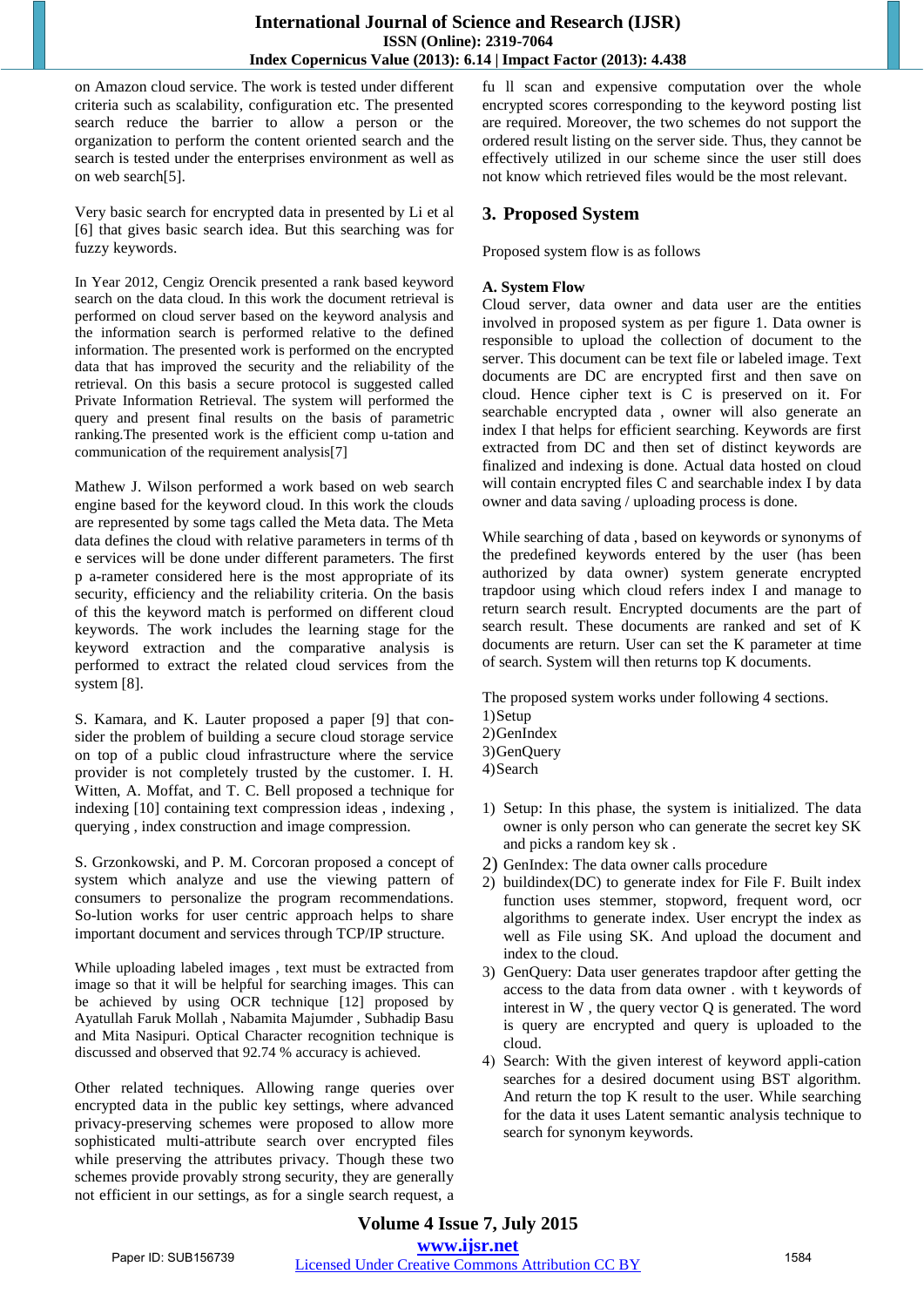ˆ

ˆ



### **Figure 1:** System Diagram

#### **B. Algorithm Used**

1) **Stemmer:** used in linguistic morphology and information retrieval to describe the process for reducing inflected (or sometimes derived) words to their word stem, base or root form e.g. word running is converted into run. This algorithm is used for index generation. **Input :** When user upload particular document then its inflected words are input **Steps :** Step 1 : Get rid of plurals and ed or ing suffixes Step 2 : Turns terminal y to i when there is another vowel in the stem Step 3 : Maps double suffixes to single ones ization , -ational etc. Step 4 : Deals with suffixes , -full , -ness etc. Step 5 : Takes off ant , -ence , etc. Step 6 : Removes a final e **Output :** Normalize word forms eg. Destructiveness  $=$  destruct.

#### 2) **Stop word:**

In this algorithm stopword like: punctuation marks, words like a,an,the are removed from the given text. **Input :** Stemmed words and sentences **Steps :** Step 1 : Get word list Step 2 : Calculate word count of frequently occurred words Step 3 : Create own stop word list Step 4 : Match these frequent words from stop word list Step 5 : Remove most frequent words **Output :** Filtration of words like the , and , a , to , of , was , it , in , that , he etc.

- 3) **Frequent word calculation:** Most frequent words above the threshold are calculated in this algorithm **Input :**  Raw data with stemmed and without stop word **Steps :** Step 1 : Frequent words are buffered in hash table and word and its count is calculated Step 2 : Rank K is decide by the user and such top K results are shown to user from all calculated word counts **Output :** Dataset with word and its word count
- 4) **OCR:** For image tagging words are extracted from labeled image. **Input :** Labeled Image
- 5) **Steps :** Step 1 : Get labeled image Step 2 : Rough Preprocessing of image Step 3 : Search and recognition of the first character Step 4 : If feasible accuracy achieved
- 6) then goto step 5 else goto step 1 Step 5 : Position Evaluation of next character Step 6 : Again preprocessing of image Step 7 : Search and recognition of first character Step 8 : If feasible accuracy is not achieved goto step 5 else goto step 9 Step 9 : All characters are recognize and stop  **Output :** Text extracted by labeled images

5) **Keygen: Input :** Selection of key generation option **Steps :** Step 1 : Public key is generated Step 2 : Private key is generated **Output :** Public key for encryption and private keys for sharing is generated

- 6) **RSA:** RSA is used to encrypt and decrypt data stored on cloud **Input :** Raw text **Steps :** Step 1
- : Choose two prime numbers, Prime1 and Prime2 to get the ProductOfPrime1Prime2 variable Step 2
- : Find the Totient of ProductOfPrime1Prime2 (Pro $ductOfPrime1Prime2) = (Prime1 -1) * (Prime2 1) Totient$  $=$  (Prime1 -1)  $*$  (Prime2 1)

Step 3 : Get a list of possible integers that result in 1 mod Totient EncryptPrime \* DecryptPrime = 1 mod Totient (Totient  $*$  AnyInteger) + 1 = 1 mod Totient Step 4 : Choose a 1 mod Totient value with exactly two prime factors: EncryptPrime and DecryptPrime

Step 5 : Actual Encryption CipherText = Plain-

TextEncryptPrime mod ProductOfPrime1Prime2 Step 6 : Actual Decryption

PlainText = CipherTextDecryptPrime mod ProductOfPrime1Prime2

**Output :** For encryption we get cipher text and for decryption we get plain text

7) **BST :** Binary search tree. To find appropriate docu-ment from I : searchable index tree  **Input :** Keyword for search **Steps :** Here k is the key that is searched for and x is the start node. BST-Search $(x, k)$ Step 1 : y x Step 2: while y != nil do Step 3: if key[y] = k then return y Step 4: else if key[y]  $\mathbf{i}$  k then y right[y] Step 5: else y left[y] Step

#### 6: return (NOT FOUND)

**Output : Expected Search result** 

#### **C. Mathematical Model**

 $S = \{ I, O, P, U \} U = \{ DO, DU \}$ Where,  $DO = Data$  owner  $DI = Data$  User

 $I=\{ DC, UAD, SK, PK, W \}$ where,  $DC = Uploaded Document UAD = User$ Authentication  $SK =$  Secret key  $W =$  set of n keyword to search

O={ EDC, DDC, In, TPK } where, EDC = Encrypted Document DDC = Decrypted Document  $In = Index Tree TPK = Top K document$ 

F={ UA, KG, ENC, DEC, GI ,SE, GQ, SS } where,  $UA = User Authentication KG = Key Generation$  $ENC = Encryption of Document using RSA DEC =$ Decryption of document usng RSA  $GI = Generation of index tree$ 

 $SE$  = search  $GQ$  = Query generation for W keywords  $SS$  = Synonym search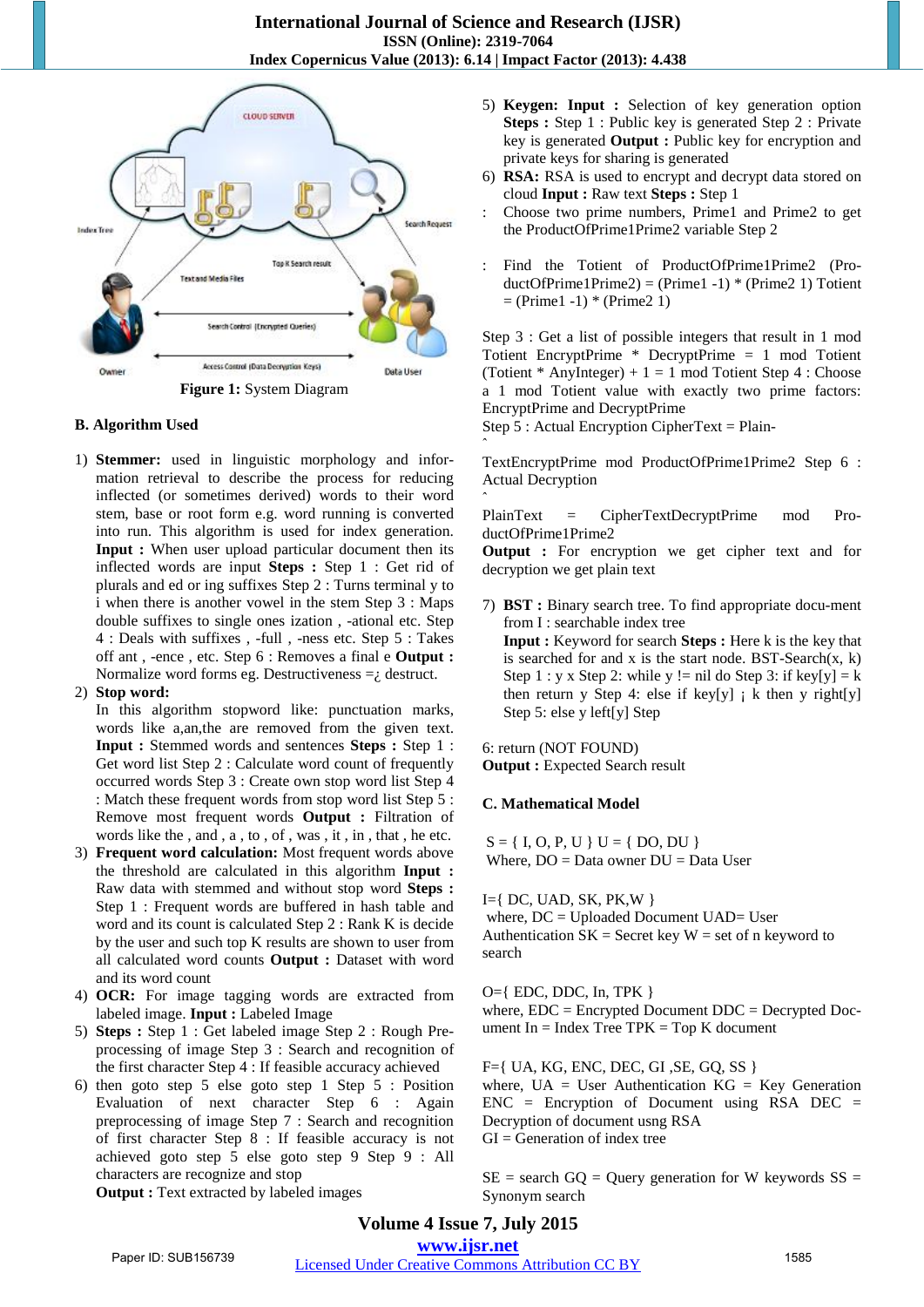#### **D. Set Theory**



**Figure 2:** Set Diagram

#### **E. Experimental Setup**

For the betterment of search result over encrypted data on cloud , we have worked on synonym query technique. For this we have used wordnet API that provides us nouns, verbs, adjectives and adverbs are grouped into sets of cognitive synonyms (synsets), each expressing a distinct concept. Synsets are interlinked by means of conceptualsemantic and lexical relations. Also we have purchased cloud for 2 months to get real world system experience. We have used dataset Reuters News stories. From this we put 1000 training document and 400 test document on live cloud. For accuracy of result , dictionary of 2000 words is created and placed on cloud which is used for searching purpose.

### **F. Results**

To verify some basic ideas we observe output for search result time and index generation time.



Figure A: Number of keyword Vs Index Generation Time

From fig A it is clear that for same size of dataset , time required to generate index is directly proportional to the number of keywords as expected. Time is shown in milliseconds.



**Figure B:** Number of keyword Vs Document Search Time (in ms)

From fig B it is also clear that as keywords increases , then for same size of dataset time required is directly proportional to the number of search keywords given by the user. While searching number of keywords are mapped and for betterment ranking of search result is done. Hence it is obvious that time should increased with number of  $keywords.$ 



**Figure C:** Number of keyword Vs Document Search Time

#### **(in ms) for text as input to search and labeled image as input to search**

In our system we can give labeled image as input. Labeled are extracted through OCR algorithm hence extraction time is added in search time. Hence in comparison with normal text as input , time required is greater for labeled image as input.

It is prime requirement that labeled image should contain labels present in built dictionary so mapping can be done.

## **4. Conclusion**

Proposed system is decentralized system in which distributed nodes work together for data security on cloud by implementing encryption facility , also these nodes manages multi user tasks like sharing , writing data , reading data etc. Due to this decentralized approach keys are managed at different node hence cloud is not having keys for decryption hence data security is assured. Also KDC is not having data hence only encryption keys are not useful to it. Three types of user like owner , writer and reader has respective access